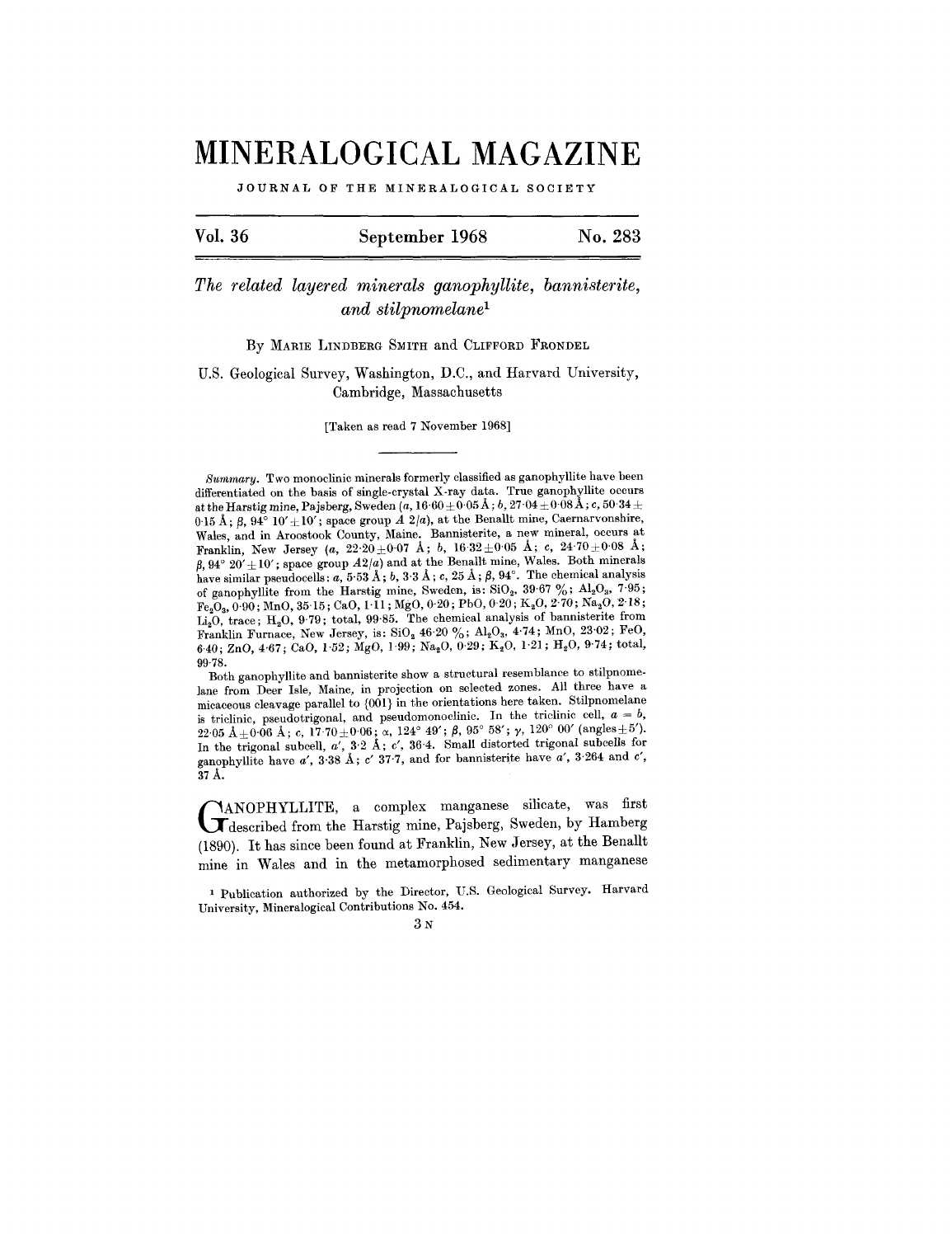deposits of Aroostook County, Maine. A reported occurrence near San Jose, California, was disproven during the present study.

The first evidence that two different but closely related minerals have been confused under the name ganophyllite is found in the observations by Campbell Smith (1948) on the optical orientation and dehydration of crystals from the Benallt mine and from the Harstig mine. The crystals from Harstig are monoclinic with a micaceous cleavage on {Ool} in the orientation of Hamberg (1890). The optical orientation of



FIG. 1 *a.* Optical orientation in cleavage flake of Harstig ganophyllite; the *a, b,* and c axes of Hamberg (1890) and of the present study are parallel. *b,* lath-like crystal of Franklin ganophyllite resting on flat side, (010), showing trace of (001) cleavage. *c,* same, cleavage flake on (001).

the Harstig crystals (ganophyllite) found by Hamberg, and confirmed by Campbell Smith with the aid of X-ray single-crystal data, is shown in fig. 1. Campbell Smith observed that some of the crystals from the Benallt mine had the same optical orientation as the Harstig material, and that others had a different optical orientation as shown in fig. 2. On slight loss of water by heating or by desiccation, the two optical types were found by him to behave differently. In the Harstig material, the optic angle decreases to zero and then opens out in the plane at 90° to the original position. In the Benallt material with  $\beta \parallel [010]$ the optic angle increases without change of orientation.

We have confirmed these observations, and have found that these two types of crystals also occur at Franklin, New Jersey. Study by X-ray single-crystal and powder methods together with a new chemical analysis of the Franklin material has established that two different minerals occur in the Benallt and Franklin specimens. These minerals are closely related to each other and to the complex iron silicate stilpnomelane. The name ganophyllite is here restricted to the original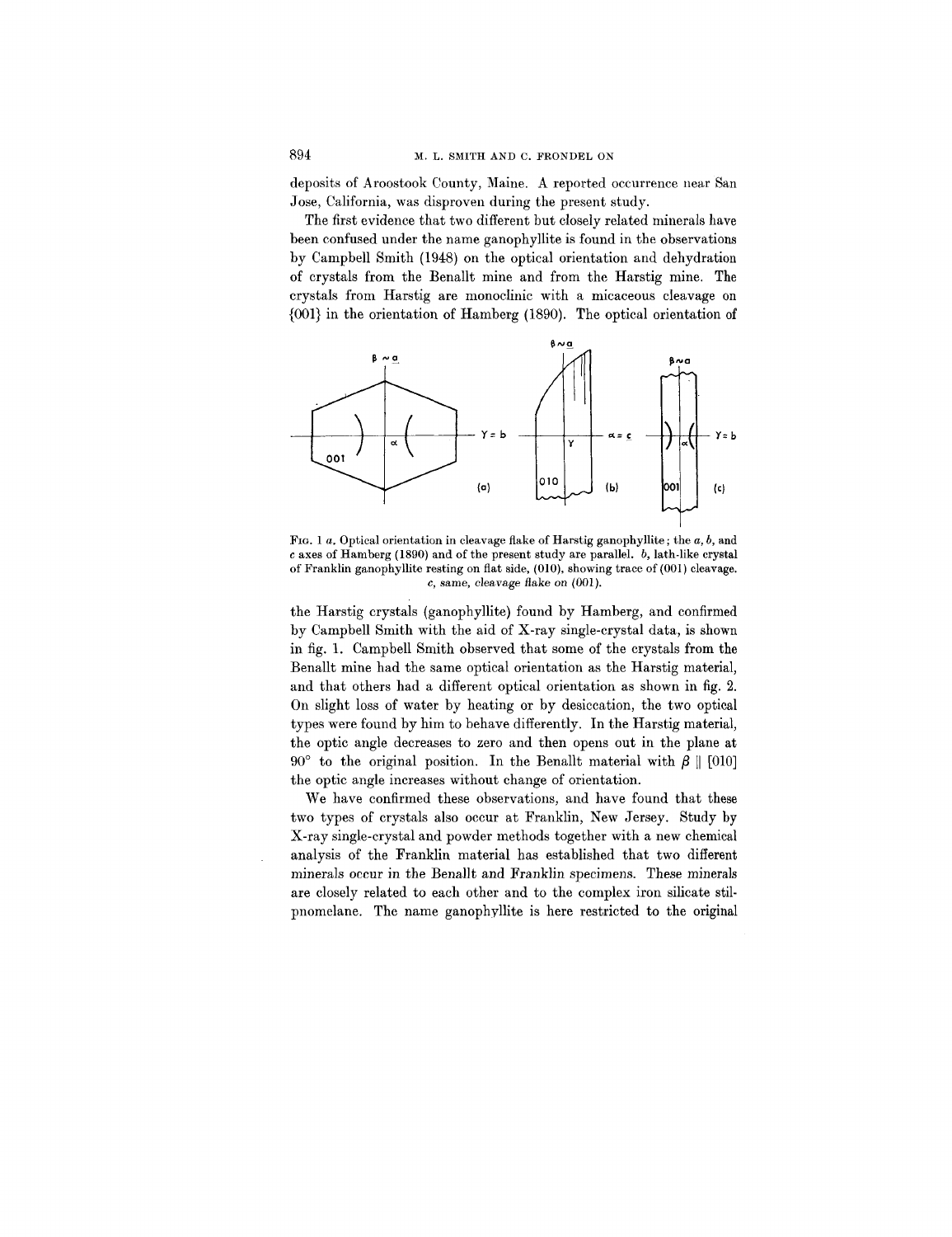material from Harstig, Sweden, and the name bannisterite is proposed for the new phase.

The established localities for ganophyllite are the Harstig mine in Sweden; Franklin, New Jersey; the Benallt mine, Caernarvonshire, Wales; and Aroostook County, Maine. The occurrence in the metamorphosed sedimentary manganese deposits in Maine was first recognized in 1952 by Charles Milton, U.S. Geological Survey.! Bannisterite



FIG. 2 *a.* Optical orientation in cleavage flake of Benallt bannisterite (from Campbell Smith, 1948). *b,* cleavage flake of Franklin bannisterite showing trace of the (010) cleavage.

occurs at the Benallt mine and at Franklin. This mineral also has been independently identified by R. Sadanaga, Y. Takeuchi, and T. Kato of the Mineralogical Institute, University of Tokyo, at the Ananai mine, Kochi, Japan.! These authors also recognized, by X-ray study, the separate identity of this mineral and ganophyllite.

## *Ganophyllite*

*X-ray data.* Unit cell data for ganophyllite from Harstig, Sweden, and from Franklin, New Jersey, (the analysed sample of Larsen and Shannon, 1922) are compared with data for bannisterite from Franklin, New Jersey, and with stilpnomelane from Deer Isle, Maine, in table 1. The data have been obtained by a combination of Weissenberg and precession camera techniques using various wave lengths of X-radiation:  $M_0-K_{\alpha_{av}}= 0.7107 \text{ Å}, \text{Cu-}K_{\alpha_{av}}= 1.5418 \text{ Å}, \text{Cr-}K_{\alpha_{av}}= 2.2909 \text{ Å}.$  Roth. ganophyllite and bannisterite have small monoclinic subcells, similar in projection on  $\{010\}$  with *a*, 5.5 Å; *c*, 25 Å;  $\beta$ , 94°. The *hOl* patterns of ganophyllite and of bannisterite (fig. 3), and the  $h.\overline{2h}.l$  (fig. 3),

1 Personal communication.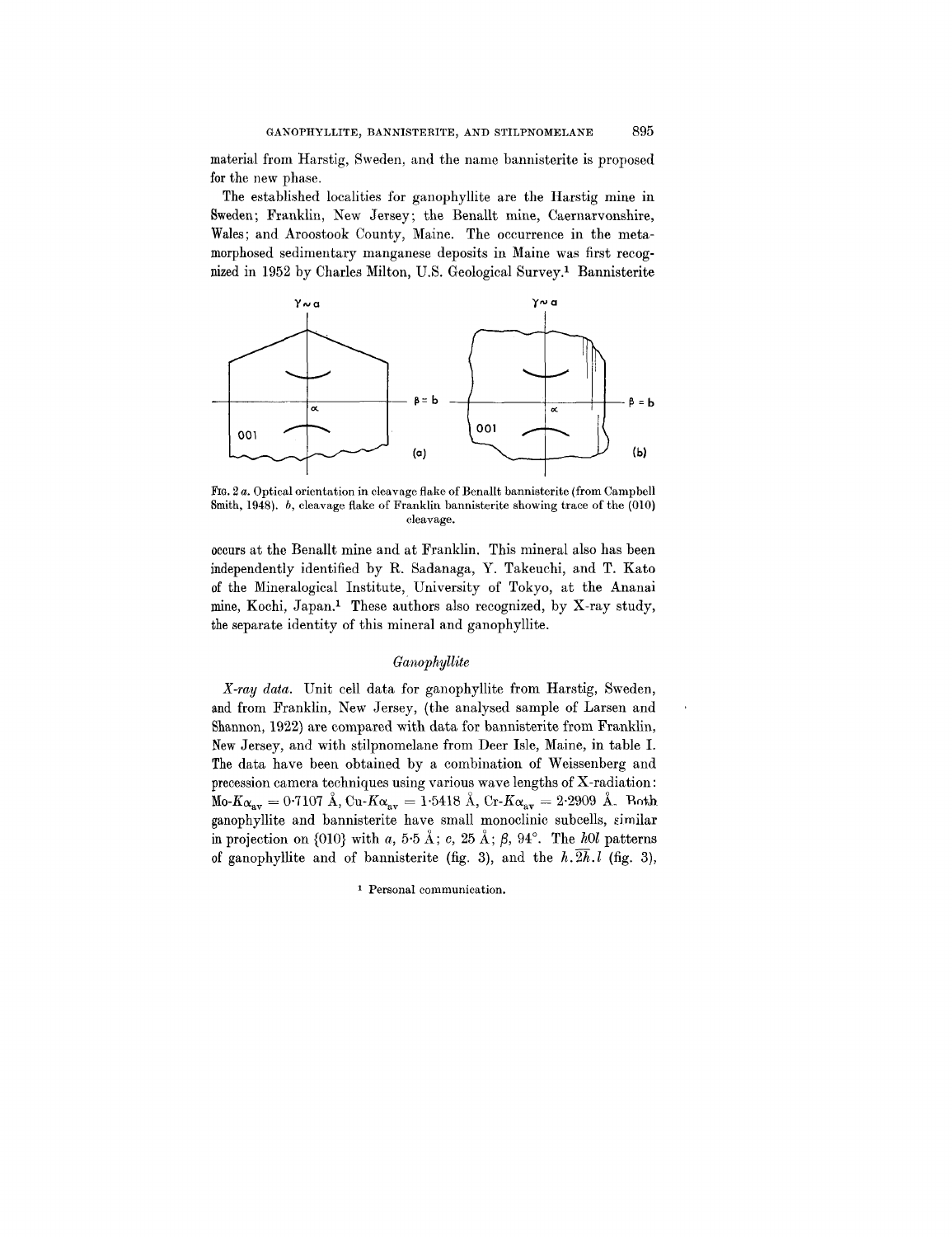|                               | Ganophyllite                                                                                                                     |                                                                                                                                  | Bannisterite                                                                                                                 |                                                              | Stilpnomelane                                                                                                                                                                                                     |                                                                                                                                                                             |                                           |  |  |  |
|-------------------------------|----------------------------------------------------------------------------------------------------------------------------------|----------------------------------------------------------------------------------------------------------------------------------|------------------------------------------------------------------------------------------------------------------------------|--------------------------------------------------------------|-------------------------------------------------------------------------------------------------------------------------------------------------------------------------------------------------------------------|-----------------------------------------------------------------------------------------------------------------------------------------------------------------------------|-------------------------------------------|--|--|--|
| Symmetry                      | Harstig Mine, Sweden<br>Harvard No. 10118<br>monoclinic                                                                          | Franklin Furnace, N.J.<br>Harvard No. 89837<br>monoclinic                                                                        | Franklin, N.J.<br>Harvard No. 10857<br>monoclinic                                                                            |                                                              | Deer Island, Maine<br>Present study<br>triclinic                                                                                                                                                                  | Crystal Falls, Michigan<br>Eggleton and Bailey, 1965<br>triclinic                                                                                                           | F.                                        |  |  |  |
| a<br>ь<br>Vol.<br>Space group | $16.60 \pm 0.05$ Å<br>$27.04 + 0.08$<br>$50.34 + 0.15$<br>$94^{\circ} 10' + 0^{\circ} 10'$<br>$22536\,\rm \AA^3$<br>Aa or $A2/a$ | $16.59+0.05$ Å<br>$27.08 + 0.08$<br>$50.36 + 0.15$<br>$94^{\circ} 10' + 0^{\circ} 10'$<br>22560 Å <sup>3</sup><br>$Aa$ or $A2/a$ | $22.20+0.07$ Å<br>$16.32 + 0.05$<br>$24.70 + 0.08$<br>$94^{\circ} 20' + 0^{\circ} 10'$<br>$8924 \text{ Å}^3$<br>Aa or $A2/a$ | $\boldsymbol{a}$<br>Ь<br>c.<br>$\alpha$<br>$\pmb{\beta}$     | $22.05 + 0.06$ Å<br>$22.05 + 0.06$<br>$17.70 + 0.06$<br>$124^{\circ} 49' \pm 0^{\circ} 05'$<br>$95^{\circ} 58' + 0^{\circ} 05'$<br>120° 00' $\pm$ 0° 05'                                                          | $21.724\pm0.004~\mathrm{\AA}$<br>$21.724 \pm 0.004$<br>$17.740 + 0.004$<br>$124.14 \pm 0.015^{\circ}$<br>$95.86^\circ \pm 0.023^\circ$<br>$120.00^{\circ} \pm 0.02^{\circ}$ | ٣<br><b>HTTMS</b><br><b>CNP</b>           |  |  |  |
|                               | Monoclinic pseudocell                                                                                                            |                                                                                                                                  |                                                                                                                              | Vol.                                                         | $5117 \text{ Å}^3$                                                                                                                                                                                                |                                                                                                                                                                             | ္                                         |  |  |  |
| a<br>b<br>β<br>Vol.           | $5.53$ Å<br>13.52<br>$25 - 17$<br>$94^\circ 10'$<br>1878 Å<br>Pseudo-space-group                                                 | $5.53~\mathrm{\AA}$<br>13.54<br>$25 - 17$<br>$94^\circ 10'$<br>$1880 \text{ Å}^3$                                                | $5.55$ Å<br>3.264<br>$24 - 70$<br>$94^\circ 20'$<br>446 Å <sup>3</sup>                                                       | $a*$<br>$h^*$<br>$c^*$<br>$\alpha^*$<br>$\beta^*$<br>$\nu^*$ | 0.06262<br>0.07586<br>0.08237<br>43° 37'<br>56° 45'<br>46° 44'                                                                                                                                                    |                                                                                                                                                                             | <b>FRONDEL</b><br>$\overline{\mathbf{z}}$ |  |  |  |
|                               | $Ia$ or $I2/a$<br>Calculated angles<br>$\beta = \cos^{-1} - 2a/9c = 94^{\circ} 12'$                                              | $Ia$ or $I2/a$                                                                                                                   | $A2, Am,$ or $A2/m$<br>$\beta = \cos^{-1} - a/12c = 94^{\circ} 18'$                                                          |                                                              | Calculated angles, special relationships<br>$\alpha = \cos^{-1} - 11b/24c$<br>$\beta = \cos^{-1} - a/12c$<br>$=$ cos <sup>-1</sup> $2c$ <sup>*</sup> /3 <i>b</i> <sup>*</sup><br>$\beta^* = \cos^{-1} 5c^*/12a^*$ |                                                                                                                                                                             |                                           |  |  |  |

TABLE I. Unit cell data for ganophyllite, bannisterite, and stilpnomelane

 $\sim 10^{11}$  km s  $^{-1}$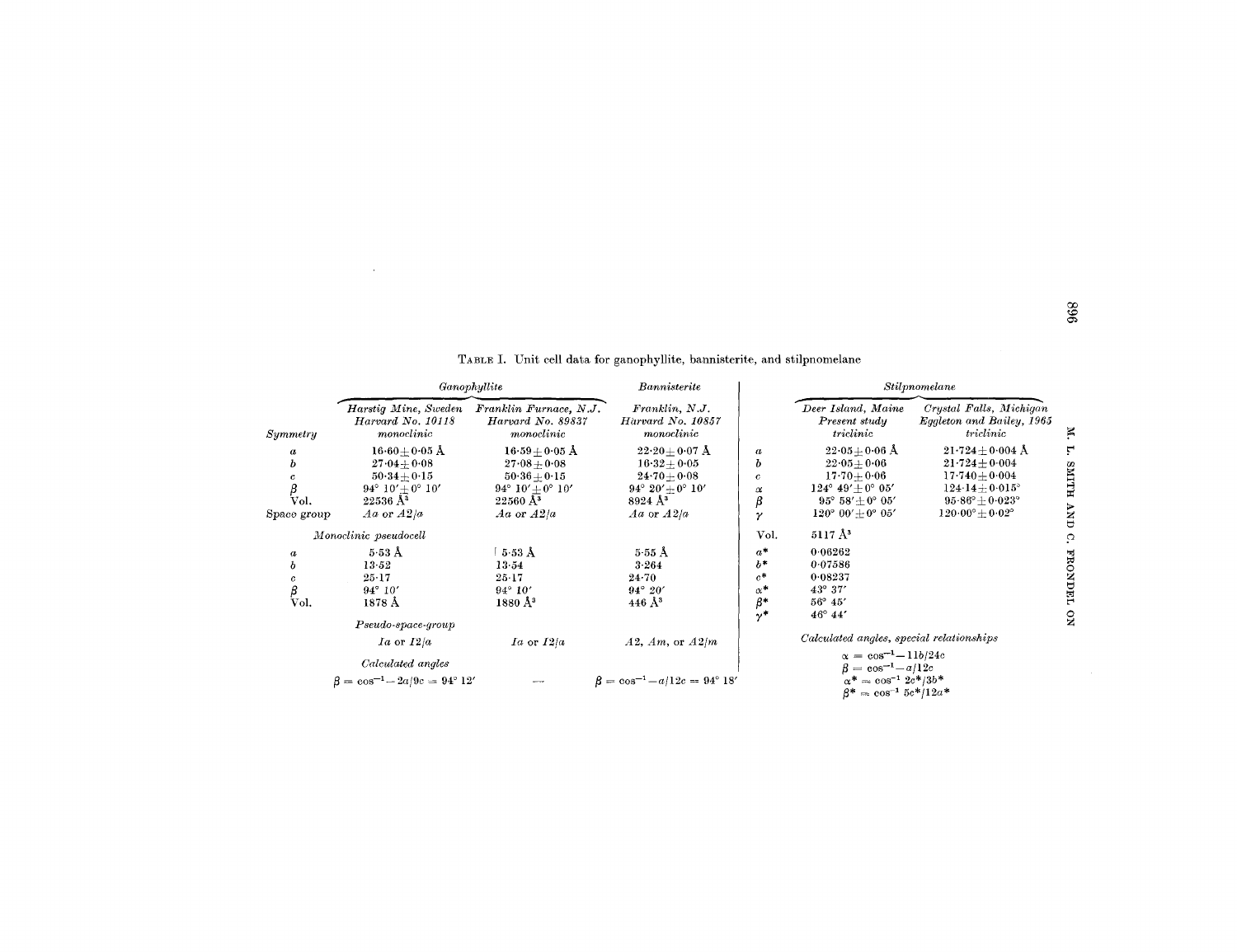$2h.\bar{h}.l$ , and  $hhl$  patterns of stilpnomelane are very similar, with only the weak superlattice reflections appearing different. More pronounced are the variations in the  $0kl$  patterns of ganophyllite, of bannisterite, and of stilpnomelane, illustrated in fig. 4. The pattern differences are .consequent to different numbers of trigonal subcells being packed



FIG. 3. The *hOl* patterns of ganophyllite and of bannisterite and *h. 2h.l* pattern of stilpnomelane (Buerger precession photographs). Note similarity of patterns for reflections corresponding to the subcell.

parallel to *b* in ganophyllite (8), *b* in bannisterite (5), and parallel to  $b \sin \gamma$  (or *a* sin  $\gamma$ ) in stilpnomelane (6).

Ganophyllite has a micaceous cleavage parallel {001} and secondary cleavages parallel {100} and {OlO}. A modified layer structure, possibly a combination of a sheet and chain structure, is indicated. The very large repeat period of  $c = 50 \text{ Å}$  appears to represent the interstratification of four successive equal layers, alternately arranged, with basal spacing of 12.5 Å. The basal spacing of these layers is not significantly changed by heating overnight at 120° C ( $d_{004}$ , 12.5 Å) or by glycolating  $(d_{\text{max}}, 12.55 \text{ Å})$  or by exposing to a humid atmosphere  $(d_{\text{max}}, 12.53 \text{ Å})$ . The body-centred pseudocell with *a*, 5.5 Å; *b*, 13.5 Å; *c*, 25 Å;  $\beta$ , 94° contains two layers, and the other two layers are related to these by an  $A$ -centring and an  $a$ -glide.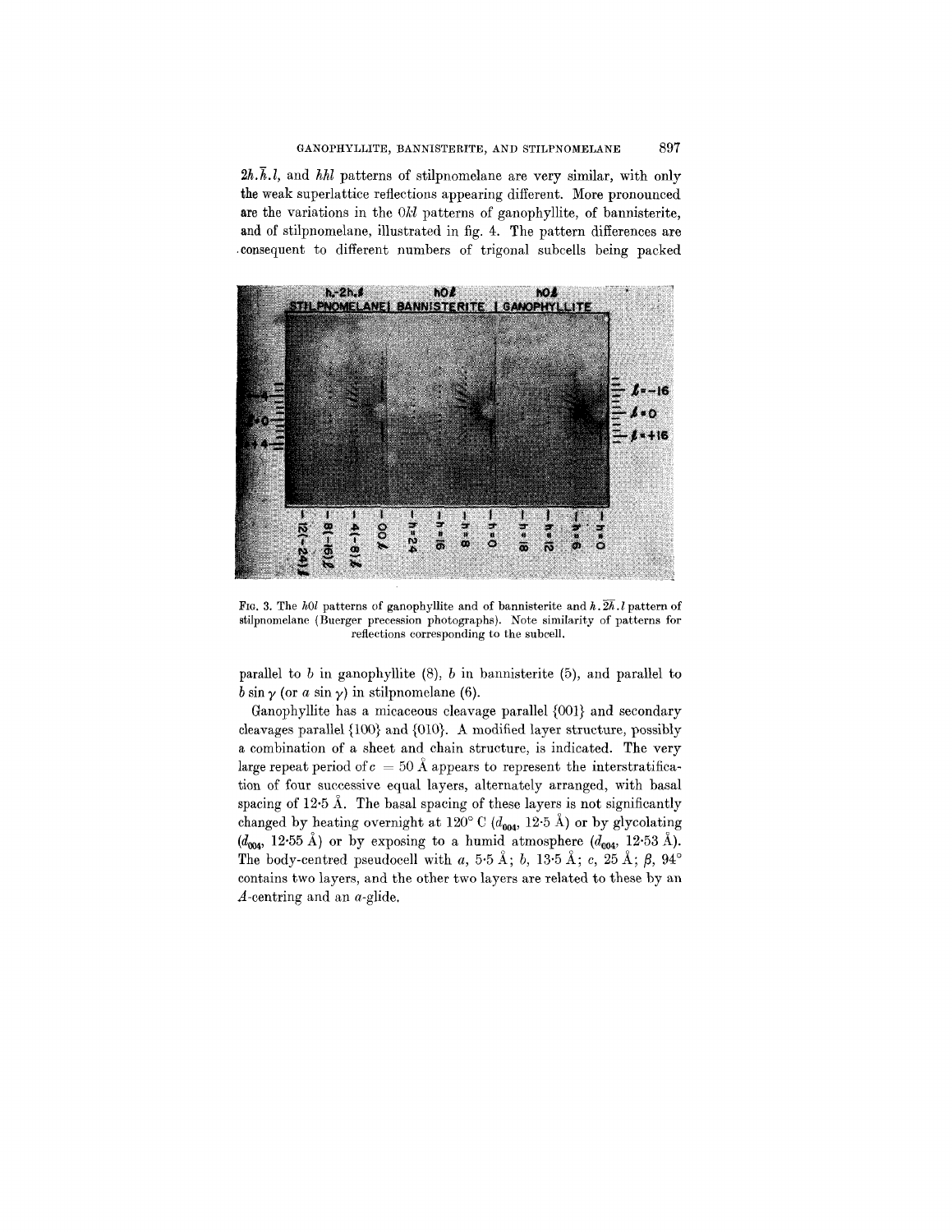The axial elements derived for the monoclinic pseudocell (table I) are:  $a:b:c = 0.409:1:1.862$ ;  $\beta = 94^{\circ}$  10'. Those derived for the true cell are:  $a:b:c = 0.614:1:1.862$ ;  $\beta = 94^{\circ} 10'$ . The axial elements reported in the original description of ganophyllite (Hamberg, 1890) correspond to those derived for the monoclinic pseudocell in the present



FIG. 4. The *Okl* patterns of ganophyllite, bannisterite, and stilpnomelane (Buerger precession photographs). Note the similarity of patterns for reflections on row lines  $k = 16$  in ganophyllite,  $k = 10$  in bannisterite, and  $k = 12$  in stilpnomelane. The *Okl* of stilpnomelane is pseudo-orthogonal with  $\cos \alpha^* = \frac{2}{3}c^*b^*$ .

study:  $a:b:c=0.4130:1:1.8309;~\beta=93^\circ~21'.$  These were derived by Hamberg from approximate measurements of forms {01O},{001}, {llO}, and {OIl}. We have kept the original orientation of Hamberg, although this departs from the convention in having  $c > a$ , in order to designate the micaceous cleavage as {Ool}. In the preliminary announcement of two distinct phases, the *a* and c axes were interchanged, according to the convention  $a > c$ ; ganophyllite is phase A and bannisterite is phase B of Lindberg (1965, AI52-AI53). The indexed X-ray powder data for ganophyllite are given in table **II.** Only the reflections corresponding to the monoclinic pseudocell are strong enough to appear on tbe powder pattern.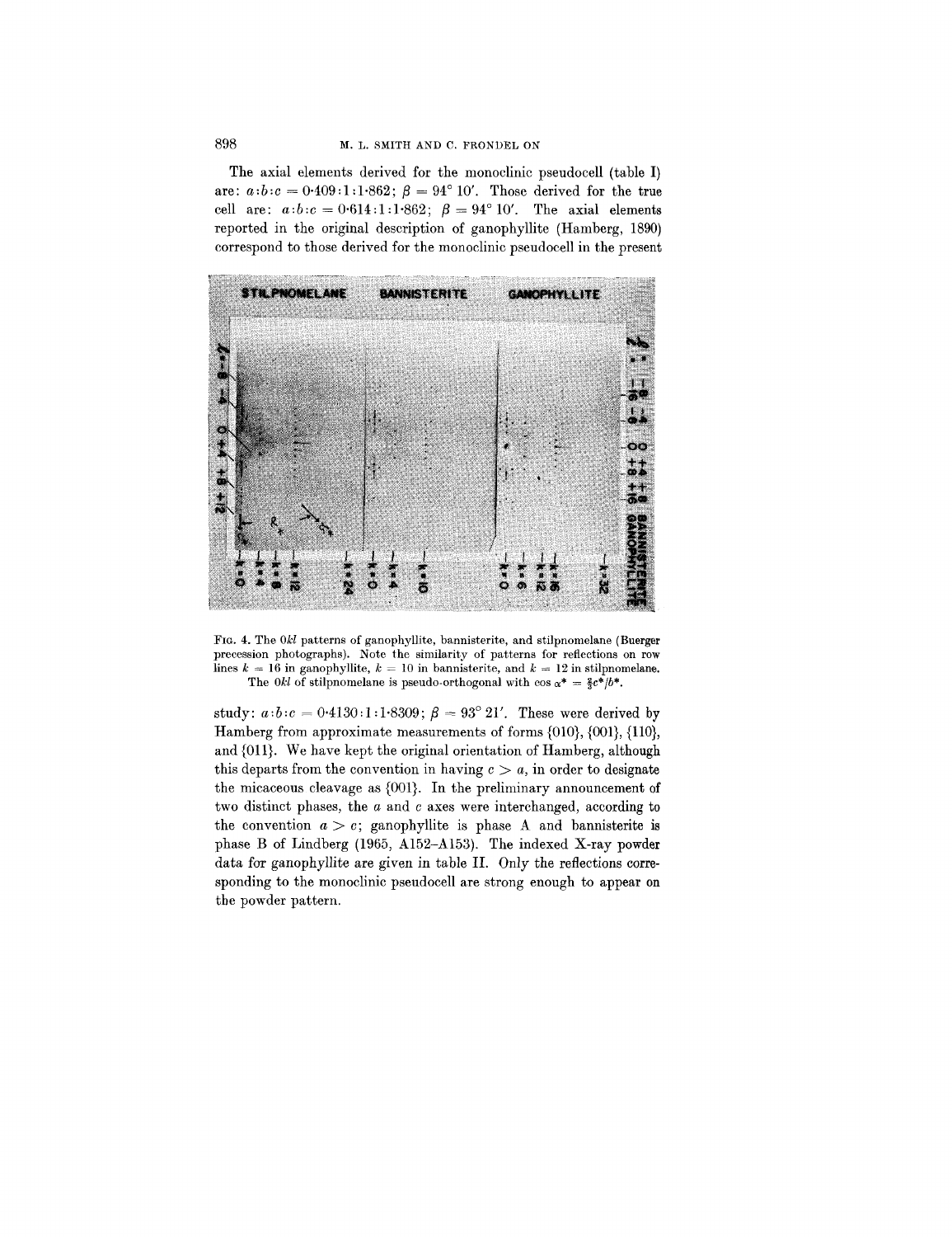Ganophyllite has pronounced pseudotrigonal symmetry, with a pseudo-threefold axis normal to (001), the plane of the micaceous cleavage. A small distorted trigonal subcell, defined by the primed unit-cell edges, is related to the true cell by:  $a' = a/3 \tan 58^\circ 35' =$  $b/8 = 3.38 \text{ Å}, c' = 3d_{004} = 37.7 \text{ Å}.$  The ideal relationship is  $a' = a/3\sqrt{3}$ . The true cell of ganophyllite contains 64 distorted trigonal subcells. Stilpnomelane has a similar trigonal subcell as reported by Eggleton and Bailey (1965) with  $a' = a/4\sqrt{3} = 3.1 \text{ Å}$ ,  $c' = 3d_{\text{net}} = 37 \text{ Å}$ .

*Chemical composition.* Chemical analyses of ganophyllite have been reported from the Harstig mine, Sweden (table III) and from Franklin, New Jersey (Larsen and Shannon, 1922). Analyses of bannisterite are available on material from Franklin (table III, also Foshag, 1936) and from Japan (Yoshimura, Shirozu, and Hirowatari, 1955). The chemical composition is complex and varies somewhat even in different specimens from the same locality. The main variations are in the mutual substitutions of divalent cations, although manganese is always dominant. Additional variations occur in the ratios of other constituents. A distinction between octahedral and tetrahedral aluminum and between water molecules and hydroxyl ions cannot be made at the present time. Attempts to calculate a possible formula unit for ganophyllite based upon chemical analysis, measured volume, and specific gravity indicate a total of 88 oxygen atoms (including oxygen, hydroxyl, and water) in the monoclinic pseudocell ( $Z = 12$  for true cell). This value correspond to 16'5 oxygen plus hydroxyl plus water in the trigonal subcell of ganophyllite, or 33 if c' is doubled. This is a larger number of total oxygen than is suggested by analogy to stilpnomelane. The trigonal subcell content of stilpnomelane as determined from a chemical analysis by Ayres, the cell volume, and the measured density calculates to  $O+OH = 15$ , but the final structural subcell accounts for even less oxygen,  $0\pm\mathrm{OH} = 14$  (Eggleton and Bailey, 1965).

The calculated specific gravities for 16.5, 15, or 14 oxygen plus hydroxyl plus water in the trigonal subcell of ganophyllite correspond, respectively, to  $2.875$ ,  $2.614$ , and  $2.440$ ; the measured specific gravity is 2.84. In the present study, it appears significant that the trigonal subcell content of bannisterite, discussed elsewhere in this paper, also calculates to a total of 16.5 oxygen plus hydroxyl plus water.

*Optical properties.* The optical orientation on the perfect cleavage as found by Hamberg (1890), W. Campbell Smith (1948), and us for the Harstig crystals is shown in fig. *1a.* The optical orientation of the lathlike cleavage flakes from Franklin as found by Campbell Smith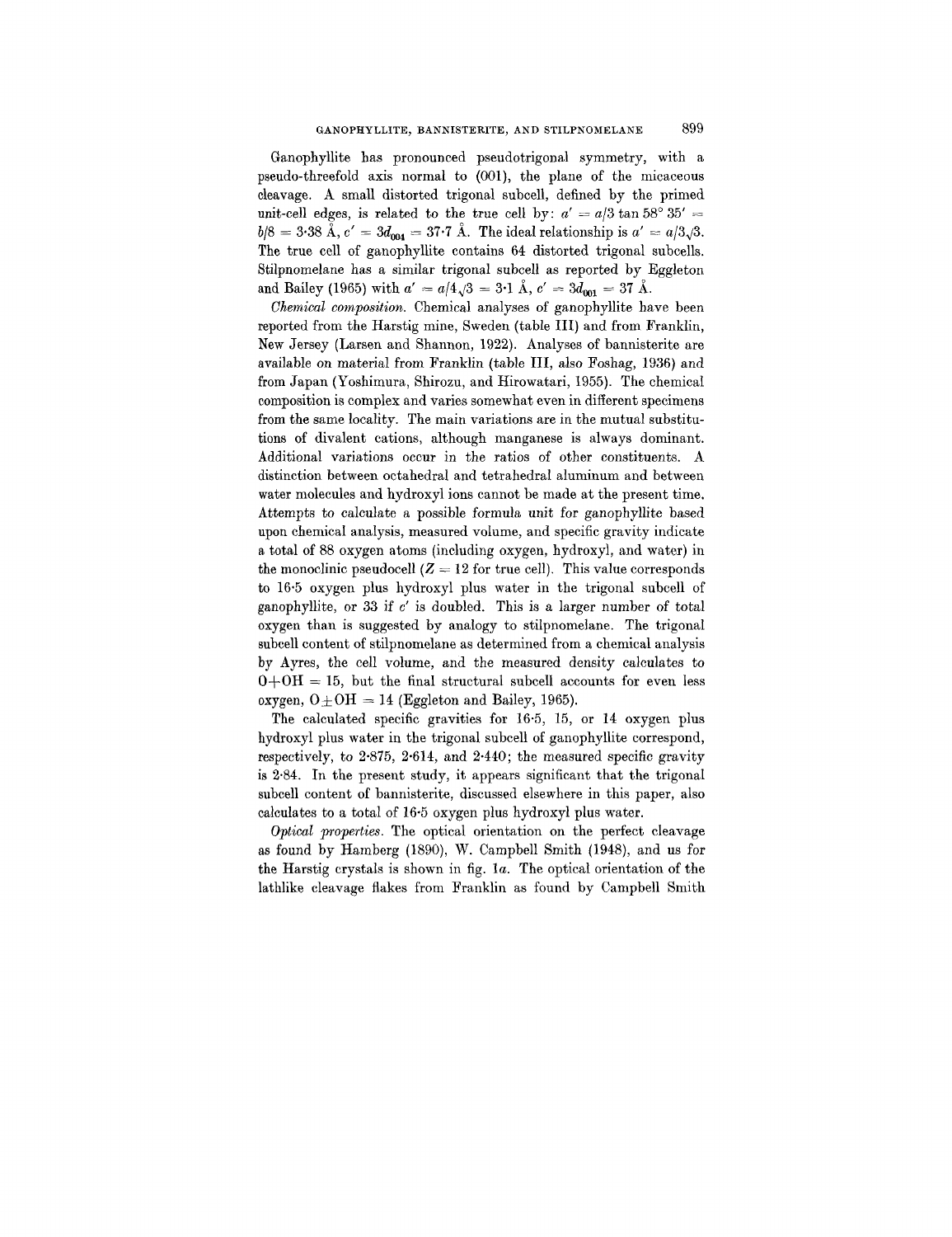| TABLE II. X-ray powder data for ganophyllite and bannisterite |  |  |
|---------------------------------------------------------------|--|--|
|---------------------------------------------------------------|--|--|

|                  |                                                     | Bannisterite           |                       |                         |     |                         |              | Ganophyllite          |                         |                       |                |  |
|------------------|-----------------------------------------------------|------------------------|-----------------------|-------------------------|-----|-------------------------|--------------|-----------------------|-------------------------|-----------------------|----------------|--|
|                  |                                                     | Franklin Furnace, N.J. |                       |                         |     |                         |              |                       | Measured                |                       |                |  |
|                  | $Calculated*$                                       |                        | Measured              |                         |     | Calculated <sup>+</sup> |              | Harstig, Sweden       |                         |                       | Franklin, N.J. |  |
|                  | Single<br>$crystal$ <sup><math>\dagger</math></sup> |                        | Powder film§<br>15464 |                         |     | Harstig, Sweden         |              | Powder film§<br>15441 |                         | Powder film§<br>15499 |                |  |
| hkl              | $d\left(\AA\right)$                                 | Ι                      | Ι                     | $d\left(\rm \AA\right)$ | hkl | d(A)                    | Ι            | Ι                     | $d\left(\rm \AA\right)$ | Ι                     | d(A)           |  |
| 011              | 13.61                                               | VW                     |                       |                         |     |                         |              |                       |                         |                       |                |  |
| 002              | 12.31                                               | s                      | 100                   | 12.33                   | 004 | 12.55                   | $\mathbf{c}$ | 100                   | $12 - 53$               | 100                   | 12.59          |  |
| пī               | $11-81$                                             | c                      |                       |                         | 022 | $11-90$                 | $\mathbf c$  | 2                     | $11-86$                 | 2                     | $11-95$        |  |
| 111              | $11-39$                                             | $\bf c$                | 1                     | 11.45                   |     |                         |              |                       |                         |                       |                |  |
| 200              | $11-07$                                             | vw                     |                       |                         |     |                         |              |                       |                         |                       |                |  |
| $21\overline{1}$ | $8 - 772$                                           | w                      | $\boldsymbol{2}$      | 8.779                   |     |                         |              |                       |                         |                       |                |  |
| $20\overline{2}$ | 8.562                                               | w                      |                       |                         |     |                         |              |                       |                         |                       |                |  |
| 211              | 8.418                                               | W                      | 2                     | 8.428                   |     |                         |              |                       |                         |                       |                |  |
| 020              | $8 - 163$                                           | a                      |                       |                         |     |                         |              |                       |                         |                       |                |  |
| 202              | 7.937                                               | mw                     |                       | 7.954                   |     |                         |              |                       |                         |                       |                |  |
| 120              | 7.657                                               | c                      |                       |                         |     |                         |              |                       |                         |                       |                |  |
|                  |                                                     |                        |                       |                         |     |                         |              |                       |                         |                       |                |  |

**FORT COLLANSITY CONTROLLED AT A SUBARITY OF A SET AND SET OF A SET OF A SUBARITY CONTROLLED ASSAUTED TO A SUBARITY CONTROLLED ASSAULT CONTROLLED ASSAUTED A SUBARITY CONTROLLED ASSAURATED ASSAURANCE OF A SUBARITY OF A SUB** 

 $\mathcal{A}$ 

those calculated d-spacings  $<$  2.7  $>$  2.0 Å consistent with measure d-spacings are listed for *hkl* reflections with  $h/3 + k/2 + l/2 = 2n$  and  $\int_0^L h(t, h) = 6n (l = 4n)$ . Other reflections consistent with space group<br>for  $h(1, h) = 6n (l = 4n)$ . Other reflections consistent with space group  $Aa$  or  $A2/a$  are too weak to appear on the powder photograph (exception or  $A2/a$  are too weak to appear on the powder photograph (exception)  $126$  and  $140$ ).

~ Single crystal intensities estimated visually from Weissenberg and precession patterns taken with different exposure times and different  $r$ adiations:  $\mathbf{c} = \text{cut-off}$  at centre of film. Broad reflections designate as b, reflections observed to be absent  $=$  a.<br>
§ 114'59 mm camera; film measurements corrected for shrinkage.

Lower limit of  $2\theta$  measurable is approximately  $8^\circ$ . Bannisterite, powder film 15464 and ganophyllite, powder film 15441, Mn-filtered Fe radiation, Fe- $K_{\sigma{\bf a}\nu} = 1.9373$ ; ganophyllite, powder film 15499<br>V-filtered Cr radiation, Cr- $K_{\sigma{\bf a}\nu} = 2.2909$  Å.

 $\Xi$  $\ddot{r}$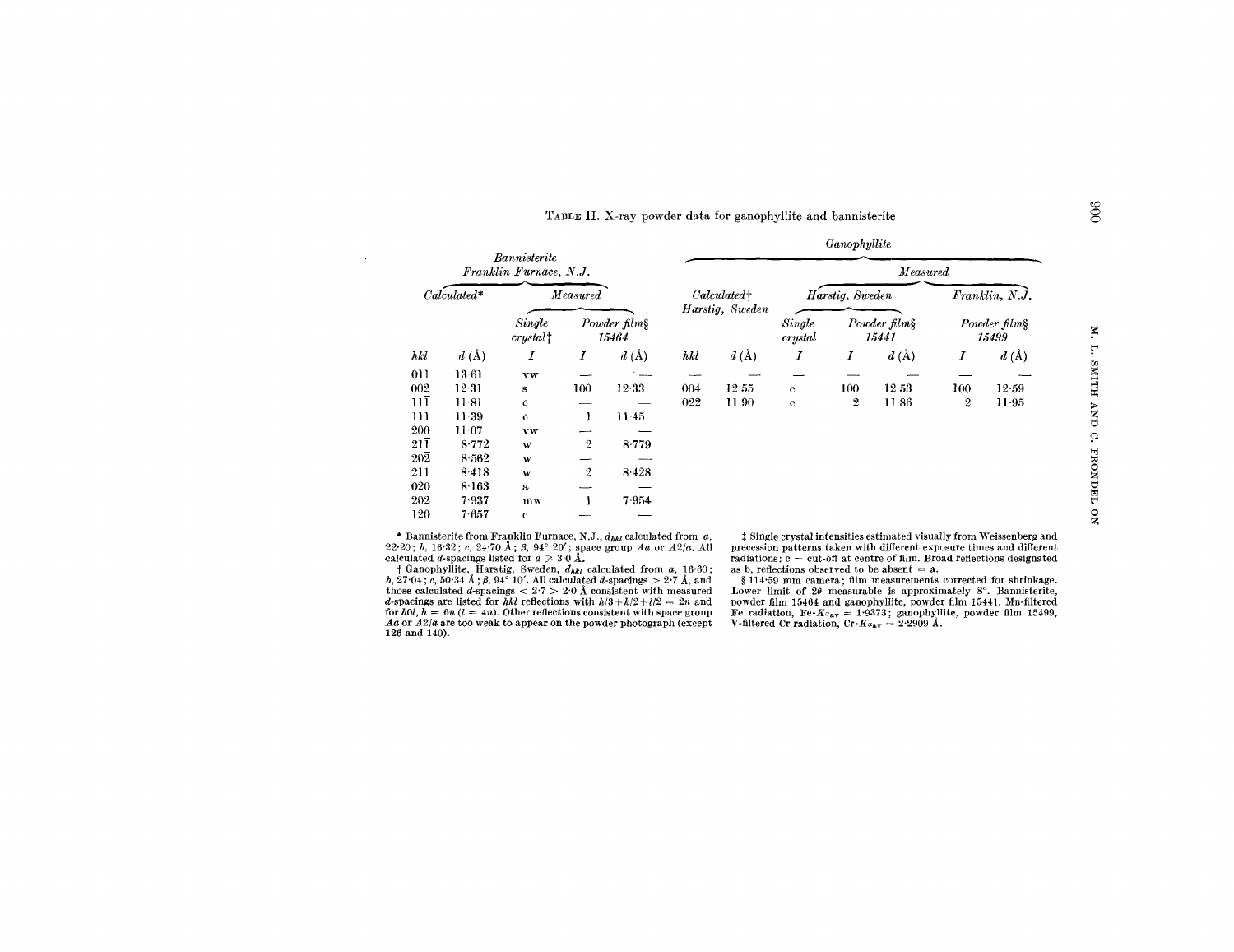|                  |                     |                                        |                   |                            |     |                               |                     | Ganophyllite            |                      |   |                         |
|------------------|---------------------|----------------------------------------|-------------------|----------------------------|-----|-------------------------------|---------------------|-------------------------|----------------------|---|-------------------------|
|                  |                     | Bannisterite<br>Franklin Furnace, N.J. |                   |                            |     |                               |                     |                         | Measured             |   |                         |
|                  | Calculated          |                                        | $\emph{Measured}$ |                            |     | Calculated<br>Harstig, Sweden |                     | Harstig, Sweden         |                      |   | Franklin, N.J.          |
|                  |                     | <b>Single</b><br>$crystal$             |                   | Powder film<br>15464       |     |                               | Single<br>$crystal$ |                         | Powder film<br>15441 |   | Powder film<br>15499    |
| hkl              | $d\left(\AA\right)$ | Ι                                      | Ι                 | $d\left(\mathbf{A}\right)$ | hkl | $d\left(\AA\right)$           | I                   | Ι                       | $d\left(\AA\right)$  | I | $d\left(\rm \AA\right)$ |
| 013              | 7331                | <b>VW</b>                              |                   |                            |     |                               |                     |                         |                      |   |                         |
| $11\overline{3}$ | 7.107               | W                                      | 4                 | 7.106                      | 026 | 7.107                         | <b>VW</b>           | 3                       | 7.239                | 1 | 7·111                   |
| 113              | 6.826               | m                                      | $\overline{3}$    | 6.821                      | 040 | 6.740                         | W                   | $\overline{2}$          | $6 - 800$            | ı | 6.750                   |
| 022              | 6.803               | VW                                     |                   |                            |     |                               |                     |                         |                      |   |                         |
| $31\overline{1}$ | 6.605               | W                                      | 1                 | $6 - 608$                  |     |                               |                     |                         |                      |   |                         |
| $12\overline{2}$ | 6.579               | vw                                     |                   |                            |     |                               |                     |                         |                      |   |                         |
| 220              | 6.570               | a                                      |                   |                            |     |                               |                     |                         |                      |   |                         |
| 122              | 6.427               | VW                                     |                   |                            |     |                               |                     |                         |                      |   |                         |
| 311              | 6.378               | <b>VW</b>                              | $\mathbf{2}$      | 6.382                      |     |                               |                     |                         |                      |   |                         |
| $21\overline{3}$ | 6313                | W                                      |                   |                            | 126 | 6.394                         | $\mathbf{W}$        |                         |                      |   |                         |
| 004              | 6.154               | W                                      | 1                 | $6 - 162$                  | 008 | $6 - 275$                     | $m$ w               | $\overline{\mathbf{4}}$ | 6.375                | 4 | 6.274                   |
|                  |                     |                                        |                   |                            | 140 | 6.258                         | W                   |                         |                      | ı | 6 238                   |
| 213              | 5.931               | <b>vw</b>                              | 1                 | 5.934                      | 044 | 5.952                         | ${\bf v} {\bf w}$   |                         |                      | 1 | 5.939                   |
| $22\overline{2}$ | 5.907               | w                                      |                   |                            |     |                               |                     |                         |                      |   |                         |
| 222              | 5.692               | W                                      |                   |                            |     |                               |                     |                         |                      |   |                         |
| $20\overline{4}$ | 5.562               | $m$ w                                  | $\overline{5}$    | 5.562                      |     |                               |                     |                         |                      |   |                         |
| 400              | 5.534               | $m$ w                                  |                   |                            |     |                               |                     |                         |                      |   |                         |
| 320              | 5.473               | W                                      |                   |                            |     |                               |                     |                         |                      |   |                         |
| $31\overline{3}$ | 5.385               | a                                      |                   |                            |     |                               |                     |                         |                      |   |                         |

TABLE II (cont.)

106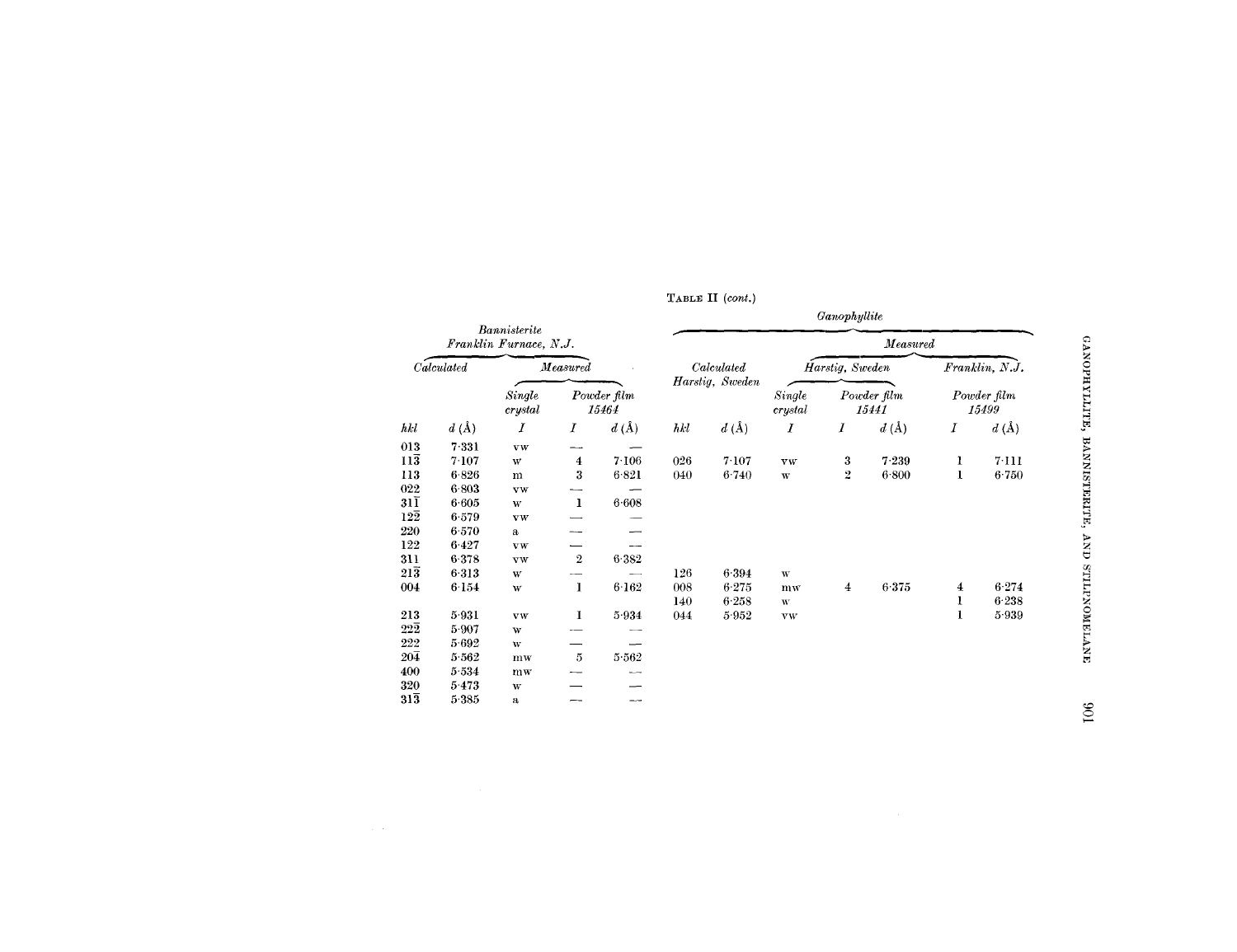|                         |                                        |                      |                         |     |                     |                   | Ganophyllite |                      |                      |                  |
|-------------------------|----------------------------------------|----------------------|-------------------------|-----|---------------------|-------------------|--------------|----------------------|----------------------|------------------|
|                         | Bannisterite<br>Franklin Furnace, N.J. |                      |                         |     |                     |                   |              | Measured             |                      |                  |
| lated                   |                                        | Measured             |                         |     | Calculated          | Harstig, Sweden   | Franklin, N. |                      |                      |                  |
|                         | Single<br>crystal                      | Powder film<br>15464 |                         |     | Harstig, Sweden     | Single<br>crystal |              | Powder film<br>15441 | Powder film<br>15499 |                  |
| $d\left(\rm \AA\right)$ | Ι                                      | 1                    | $d\left(\rm \AA\right)$ | hkl | $d\left(\AA\right)$ | I                 | Ι            | $d\left(\AA\right)$  | 1                    | $d\ (\hbox{\AA}$ |
| 5.316                   | w                                      |                      |                         |     |                     |                   |              |                      |                      |                  |
| 5.203                   | $\mathbf{a}$                           |                      |                         |     |                     |                   |              |                      |                      |                  |
| $5 - 195$               | W                                      | 5                    | 5.196                   |     |                     |                   |              |                      |                      |                  |
| $5 - 187$               | m                                      |                      |                         |     |                     |                   |              |                      |                      |                  |
| $5 - 173$               | m                                      |                      |                         |     |                     |                   |              |                      |                      |                  |
| 5.149                   | m                                      |                      |                         |     |                     |                   |              |                      |                      |                  |
| $5 - 112$               |                                        |                      |                         | 320 | $5 - 112$           | m                 | 6            | $5 - 116$            | 6                    | 5·11             |
| 5.053                   | VW                                     |                      |                         |     |                     |                   |              |                      |                      |                  |
| 5.035                   | W                                      |                      |                         |     |                     |                   |              |                      |                      |                  |
| 4.914                   | W                                      |                      |                         |     |                     |                   |              |                      |                      |                  |
| 4.912                   | W                                      | -1                   | 4.911                   |     |                     |                   |              |                      |                      |                  |
| 4.899                   |                                        |                      |                         |     |                     |                   |              |                      |                      |                  |
| 4.861                   | w                                      |                      |                         | 324 | 4.847               | vw                |              |                      |                      |                  |
| 4822                    | v w                                    |                      |                         |     |                     |                   |              |                      |                      |                  |
| $\cdot$ $\cdot$ $\cdot$ |                                        |                      |                         |     |                     |                   |              |                      |                      |                  |

TABLE II (cont.)

 $\sim 10^7$ 

 $\hbar kl$ 

|                 |                         | <i>Bannisterite</i><br>Franklin Furnace, N.J. |          |                         |                  |                               |                   |                 | Measured                |   |                         |
|-----------------|-------------------------|-----------------------------------------------|----------|-------------------------|------------------|-------------------------------|-------------------|-----------------|-------------------------|---|-------------------------|
|                 | Calculated              |                                               | Measured |                         |                  | Calculated<br>Harstig, Sweden |                   | Harstig, Sweden |                         |   | Franklin, N.J.          |
|                 |                         | Single<br>crystal                             |          | Powder film<br>15464    |                  |                               | Single<br>crystal |                 | Powder film<br>15441    |   | Powder film<br>15499    |
| kl              | $d\left(\rm \AA\right)$ | $\boldsymbol{I}$                              | Ι        | $d\left(\rm \AA\right)$ | hkl              | $d\left(\AA\right)$           | 1                 | 1               | $d\left(\rm \AA\right)$ | 1 | $d\left(\rm \AA\right)$ |
| 31              | 5.316                   | w                                             |          |                         |                  |                               |                   |                 |                         |   |                         |
| ıī              | 5.203                   | a                                             |          |                         |                  |                               |                   |                 |                         |   |                         |
| $0\overline{2}$ | $5 - 195$               | W                                             | $\bf 5$  | 5.196                   |                  |                               |                   |                 |                         |   |                         |
| 3Ī              | $5 - 187$               | m                                             |          |                         |                  |                               |                   |                 |                         |   |                         |
| 04              | $5 - 173$               | m                                             |          |                         |                  |                               |                   |                 |                         |   |                         |
| 31              | 5.149                   | $\mathbf m$                                   |          |                         |                  |                               |                   |                 |                         |   |                         |
| $2\overline{2}$ | $5 - 112$               | ---                                           |          |                         | 320              | $5 - 112$                     | $\mathbf m$       | 6               | 5.116                   | 6 | 5·111                   |
| 11              | 5.053                   | VW                                            |          |                         |                  |                               |                   |                 |                         |   |                         |
| 13              | 5.035                   | w                                             |          |                         |                  |                               |                   |                 |                         |   |                         |
| 24              | 4.914                   | W                                             |          |                         |                  |                               |                   |                 |                         |   |                         |
| $_{02}$         | 4.912                   | W                                             | 1        | 4.911                   |                  |                               |                   |                 |                         |   |                         |
| 22              | 4.899                   |                                               |          |                         |                  |                               |                   |                 |                         |   |                         |
| $2\overline{4}$ | 4 8 6 1                 | w                                             |          |                         | $32\overline{4}$ | 4.847                         | vw                |                 |                         |   |                         |
| 3Ī              | 4822                    | <b>VW</b>                                     |          |                         |                  |                               |                   |                 |                         |   |                         |
| 31              | 4.762                   | <b>VW</b>                                     |          |                         |                  |                               |                   |                 |                         |   |                         |
| 24              | 4.737                   | W                                             |          |                         |                  |                               |                   |                 |                         |   |                         |
| 15              | 4.715                   | W                                             | 1        | 4.709                   | 0.2.10           | 4.704                         | VW                | ı               | 4.707                   |   |                         |
| 15              | 4.692                   | a                                             |          |                         | 324              | 4 6 2 5                       | W                 | 2               | 4.631                   |   |                         |
| 24              | 4.596                   | mw                                            | 10       | 4.593                   | 048              | 4.596                         | <b>VW</b>         |                 |                         |   |                         |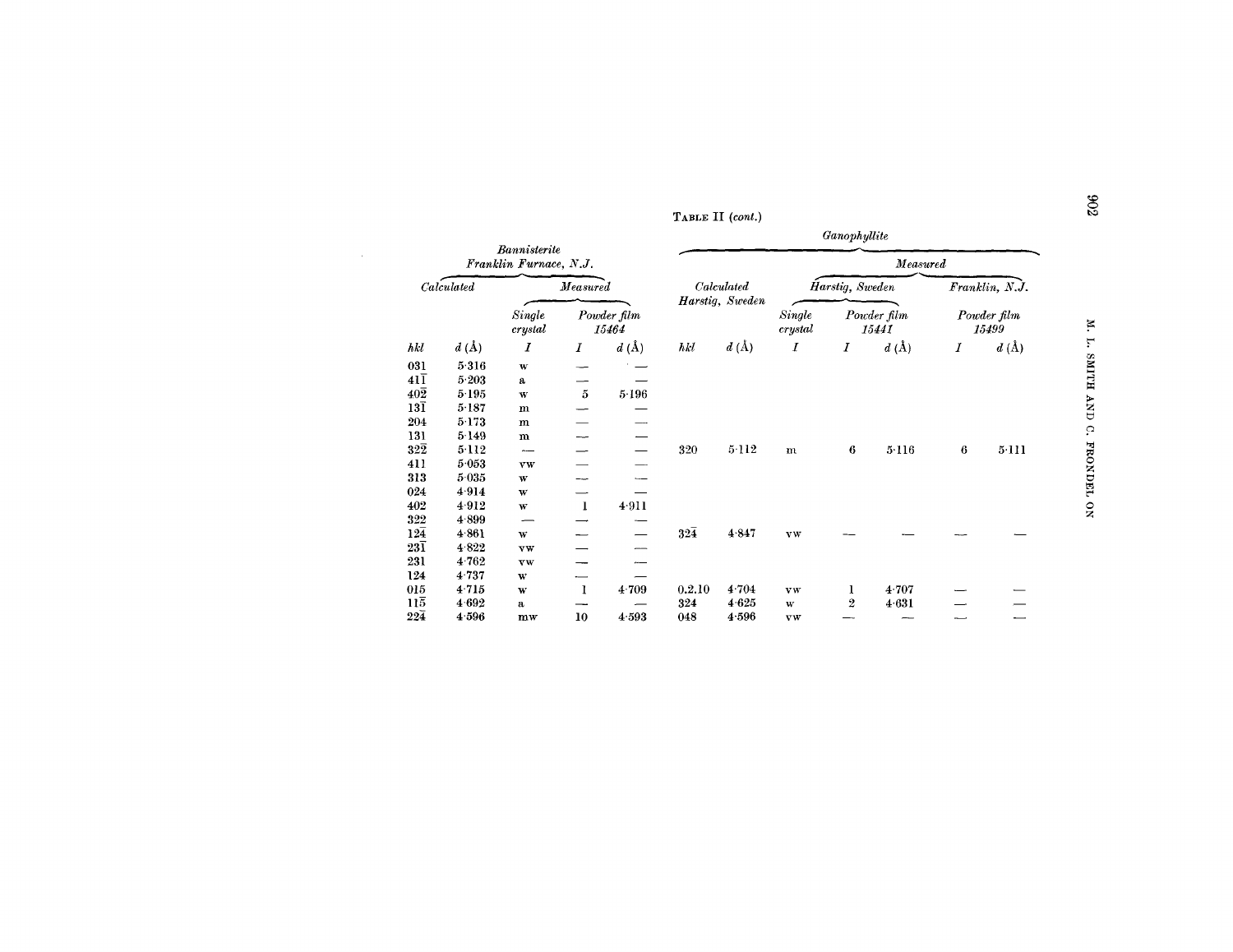|                  |            |                                        |                |                      |                  |                               |                   | Ganophyllite    |                      |                  |                      |
|------------------|------------|----------------------------------------|----------------|----------------------|------------------|-------------------------------|-------------------|-----------------|----------------------|------------------|----------------------|
|                  |            | Pannisterite<br>Franklin Furnace, N.J. |                |                      |                  |                               |                   |                 | Measured             |                  |                      |
|                  | Calculated |                                        | Measured       |                      |                  | Calculated<br>Harstig, Sweden |                   | Harstig, Sweden |                      |                  | Franklin, N.J.       |
|                  |            | Single<br>crystal                      |                | Powder film<br>15464 |                  |                               | Single<br>crystal |                 | Powder film<br>15441 |                  | Powder film<br>15499 |
| hkl              | d(A)       | 1                                      | Ι              | $d\;$ (Å)            | hki              | $d\;({\rm \AA})$              | I                 | Ι               | $d\;(\text{\AA})$    | $\boldsymbol{I}$ | $d\;$ (Å)            |
| 420              | 4 5 8 1    | ms                                     |                |                      |                  |                               |                   |                 |                      |                  |                      |
| $41\overline{3}$ | 4.570      | m <sub>w</sub>                         |                |                      |                  |                               |                   |                 |                      |                  |                      |
| $21\overline{5}$ | 4456       | $\mathbf{v}\mathbf{w}$                 |                |                      |                  |                               |                   |                 |                      |                  |                      |
| $42\overline{2}$ | 4.384      | --                                     |                |                      | 062              | 4 4 3 7                       | W                 | $\overline{4}$  | 4 4 0 6              | $\boldsymbol{2}$ | 4.443                |
| 224              | 4.369      | w                                      |                |                      |                  |                               |                   |                 |                      |                  |                      |
| $33\bar{1}$      | 4.346      |                                        |                |                      |                  |                               |                   |                 |                      |                  |                      |
| 331              | 4.279      |                                        |                |                      |                  |                               |                   |                 |                      |                  |                      |
| 413              | 4.279      | mw                                     | $\overline{5}$ | 4.280                |                  |                               |                   |                 |                      |                  |                      |
| $40\bar{4}$      | 4.279      | a                                      |                |                      |                  |                               |                   |                 |                      |                  |                      |
| $51\bar{1}$      | 4.264      | mw                                     |                |                      |                  |                               |                   |                 |                      |                  |                      |
| 133              | 4.257      | $\mathbf{v}\mathbf{w}$                 |                |                      | $34\overline{2}$ | 4.255                         | m                 | $\mathbf{1}$    | 4.250                | 1                | 4.249                |
| $23\overline{3}$ | 4.233      | $\mathbf{v}\mathbf{w}$                 |                |                      |                  |                               |                   |                 |                      |                  |                      |
| 215              | 4.228      | $\mathbf{v}\mathbf{w}$                 |                |                      |                  |                               |                   |                 |                      |                  |                      |
| $32\bar{4}$      | 4.211      |                                        | $\mathbf{I}$   | 4.211                |                  |                               |                   |                 |                      |                  |                      |
| 422              | 4.209      |                                        |                |                      |                  |                               |                   |                 |                      |                  |                      |
| 511              | 4.160      | ----                                   |                |                      | 00.12            | 4 1 8 3                       | ms                | 6               | 4.180                | 12               | 4.175                |
| 233              | 4.136      | vw                                     |                |                      | 342              | 4.175                         | <b>VW</b>         |                 |                      |                  |                      |
| $31\overline{5}$ | $4 - 110$  | <b>VW</b>                              |                |                      | $32\overline{8}$ | 4.100                         | $\mathbf{m}$      | $\overline{2}$  | 4.090                | 4                | 4.098                |

TABLE II (cont.)

GANOPHYLLITE, BANNISTERITE, AND STILPNOMELANE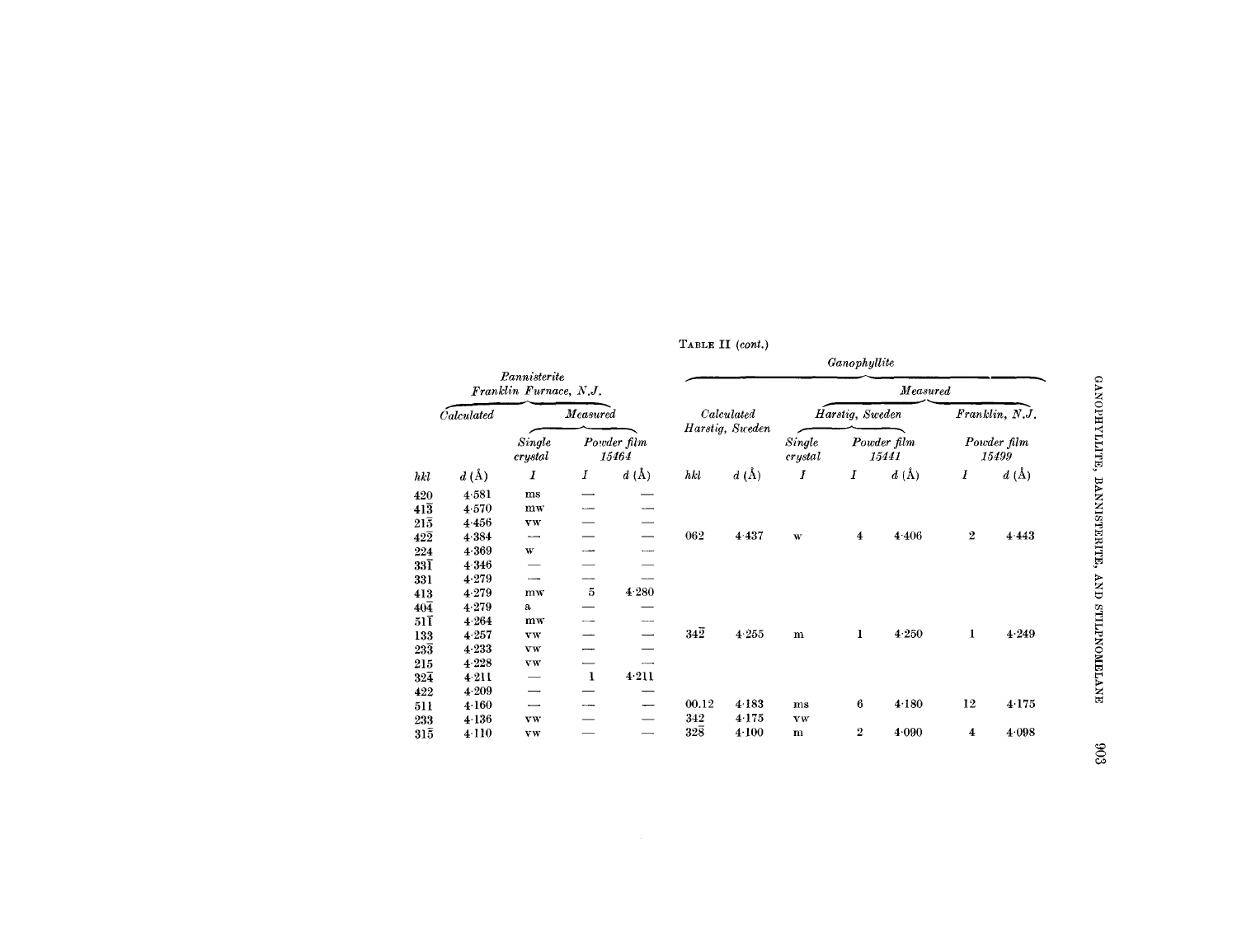| TABLE II $(cont.)$ |  |  |  |
|--------------------|--|--|--|
|--------------------|--|--|--|

 $\sim 10$ 

|                     |            |                                        |                 |                      |                     |                               |                   | Ganophyllite            |                      |                |                      |
|---------------------|------------|----------------------------------------|-----------------|----------------------|---------------------|-------------------------------|-------------------|-------------------------|----------------------|----------------|----------------------|
|                     |            | Bannisterite<br>Franklin Furnace, N.J. |                 |                      |                     |                               |                   |                         | Measured             |                |                      |
|                     | Calculated |                                        | Measured        |                      |                     | Calculated<br>Harstig, Sueden |                   | Harstig, Sweden         |                      |                | Franklin, N.J.       |
|                     |            | Single<br>crystal                      |                 | Powder film<br>15464 |                     |                               | Single<br>crystal |                         | Powder film<br>15441 |                | Powder film<br>15499 |
| hkl                 | d(A)       | Ι                                      | 1               | d(A)                 | hkl                 | d(A)                          | Ι                 | $\boldsymbol{I}$        | $d\left(\AA\right)$  | Ι              | d(A)                 |
| 006                 | 4.103      | ms)                                    | 15 <sub>b</sub> | (4.103)<br>to        |                     |                               |                   |                         |                      |                |                      |
| 040                 | 4.083      | ms)                                    |                 | 4.089                | 066                 | 3.967                         | m                 | 6                       | 3.969                | 9              | 3.972                |
| 140                 | 4.014      | VW                                     |                 |                      | $34\overline{6}$    | 3.897                         | $\mathbf{C}$      | 2                       | 3.902                | 2              | 3.898                |
| 333                 | 3.795      | ---                                    | 8               | 3793                 | 328                 | 3837                          | W                 | $\overline{2}$          | 3.840                | $\overline{2}$ | 3.833                |
| $42\bar{4}$         | 3.791      |                                        |                 |                      |                     |                               |                   |                         |                      |                |                      |
| 600                 | 3.690      | w                                      | 1               | 3.691                | 346                 | 3.723                         | $\mathbf{c}$      | $\overline{\mathbf{4}}$ | 3.726                | 4              | 3.723                |
| $24\overline{2}$    | 3.685      | mw                                     |                 |                      |                     |                               |                   |                         |                      |                |                      |
| 340                 | 3.573      | VW                                     | 6               | 3.571                |                     |                               |                   |                         |                      |                |                      |
| 135                 | 3.570      | VW                                     |                 |                      |                     |                               |                   |                         |                      |                |                      |
| 017                 | 3.438      | ms                                     |                 |                      | 0.2.14              | 3464                          | ms                | 9                       | 3 4 6 3              | 18             | 3.464                |
| 433                 | 3438       |                                        |                 |                      |                     |                               |                   |                         |                      |                |                      |
| $\overline{1}17$    | 3.436      | $\bf S$                                | 20              | 3436                 |                     |                               |                   |                         |                      |                |                      |
| $_{53\overline{1}}$ | 3.431      |                                        |                 |                      |                     |                               |                   |                         |                      |                |                      |
| 044                 | 3.403      | ms                                     | 1               | 3 4 0 1              | $36\overline{4}$    | 3404                          |                   |                         |                      |                |                      |
| 342                 | 3.397      |                                        |                 |                      | 080                 | 3.380                         | <b>VW</b>         |                         |                      |                |                      |
| 117                 | 3 3 6 0    | s                                      | 10              | 3 3 6 0              | 0.6.10              | 3.380                         | W                 |                         |                      |                |                      |
| $21\overline{7}$    | 3.355      | w                                      |                 |                      | $3.4.\overline{1}0$ | 3348                          | m                 | $\mathbf{2}$            | 3 3 5 2              | 3              | 3.346                |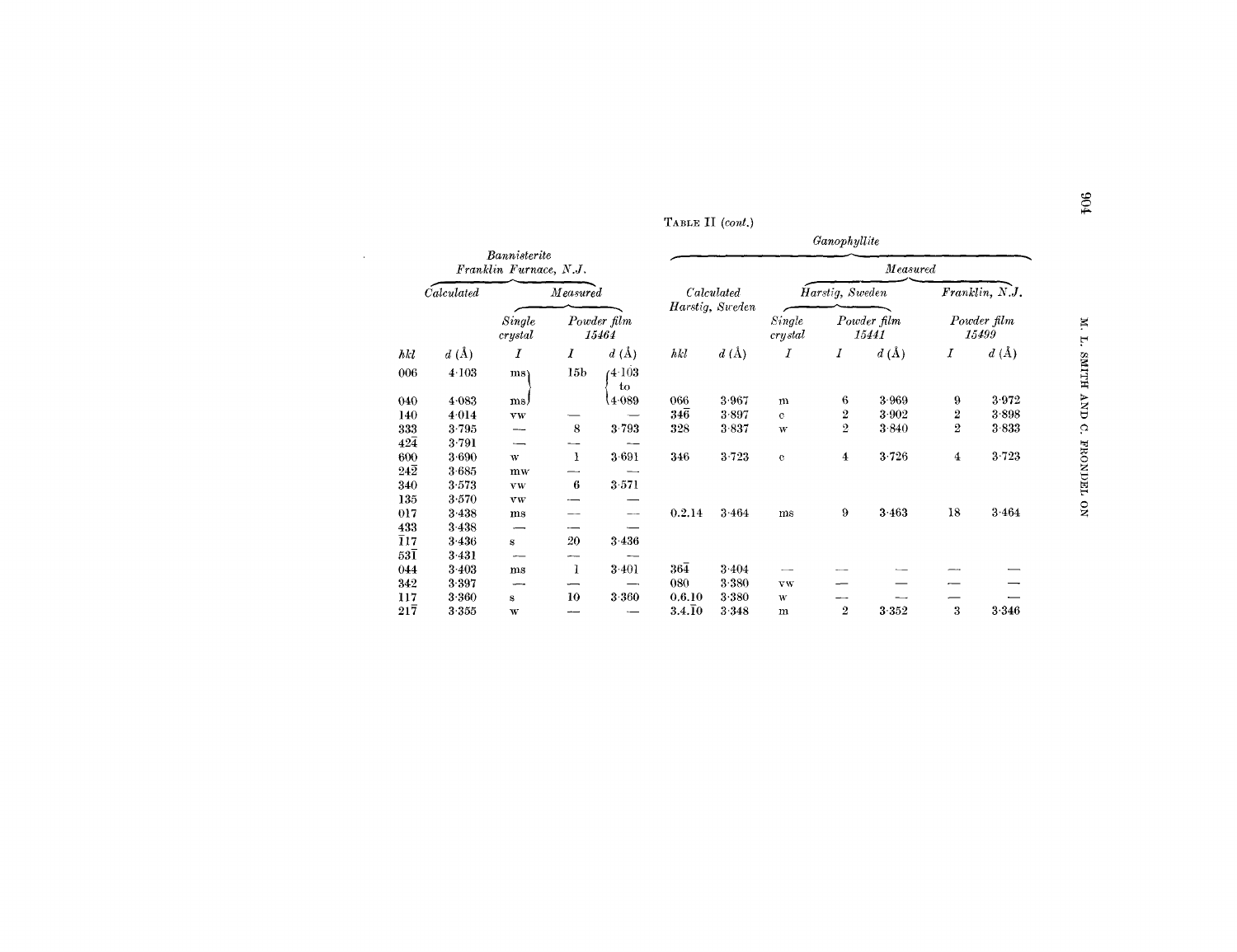|                  |                     | Bannisterite                                          |                |                     |                  |                         |                   | Ganophyllite            |                              |                |                         |
|------------------|---------------------|-------------------------------------------------------|----------------|---------------------|------------------|-------------------------|-------------------|-------------------------|------------------------------|----------------|-------------------------|
|                  |                     | Franklin Furnace, N.J.                                |                |                     |                  |                         |                   |                         | Measured                     |                |                         |
|                  | Calculated          | Measured<br>Single<br>Powder film<br>crystal<br>15464 |                |                     | Calculated       |                         | Harstig, Sweden   |                         |                              | Franklin, N.J. |                         |
|                  |                     |                                                       |                |                     | Harstig, Sweden  |                         | Single<br>crystal |                         | Powder film<br>15441         |                | Powder film<br>15499    |
| hkl              | $d\left(\AA\right)$ | 1                                                     | Ι              | $d\left(\AA\right)$ | hkl              | $d\left(\rm \AA\right)$ | $\boldsymbol{I}$  | I                       | $d\left(\mathrm{\AA}\right)$ | I              | $d\left(\rm \AA\right)$ |
|                  |                     |                                                       | 1              | 3.308               | 3.2.12           | 3.348                   | W                 |                         |                              |                |                         |
| $62\overline{2}$ | 3.303               |                                                       |                |                     | 364              | 3 3 2 4                 |                   |                         |                              |                |                         |
| 051              | 3.237               | m                                                     | 1              | 3.237               | 084              | 3.266                   | <b>vw</b>         |                         |                              |                |                         |
| 533              | 3.237               |                                                       |                |                     |                  |                         |                   |                         |                              |                |                         |
| 217              | 3.216               | w                                                     | $\mathbf{I}$   | 3.212               |                  |                         |                   |                         |                              |                |                         |
| $44\overline{2}$ | 3.211               |                                                       |                |                     |                  |                         |                   |                         |                              |                |                         |
| $31\overline{7}$ | 3 2 0 8             | <b>vw</b>                                             |                |                     |                  |                         |                   |                         |                              |                |                         |
| $15\overline{1}$ | 3.208               | $\mathbf{W}$                                          |                |                     |                  |                         |                   |                         |                              |                |                         |
| 435              | $3 - 131$           |                                                       | 1              | 3.129               | 0.4.10           | 3.168                   | vw                |                         |                              |                |                         |
| 008              | 3.079               | s                                                     | 12             | 3.077               | 0.0.16           | 3 1 3 8                 | s                 | 25                      | $3 - 138$                    | 25             | 3.134                   |
| $20\overline{8}$ | 3.024               | W                                                     | $\overline{2}$ | 3.021               | 3.2.12           | 3 1 3 5                 | $\bf W$           |                         |                              |                |                         |
|                  |                     |                                                       |                |                     | $36\overline{8}$ | 3.111                   |                   |                         |                              |                |                         |
|                  |                     |                                                       |                |                     | 368              | 2.992                   |                   | 9                       | 2.980                        | $\overline{4}$ | 2.994                   |
|                  |                     |                                                       | 3              | 2968                | 088              | 2.974                   | <b>VW</b>         |                         |                              |                |                         |
|                  |                     |                                                       | 1              | 2.905               | $38\overline{2}$ | 2.876                   | $\mathbf{W}$      | $\overline{\mathbf{4}}$ | 2.901                        |                |                         |
|                  |                     |                                                       | $\overline{2}$ | 2.838               | 382              | 2 851                   | s                 | 5                       | 2.857                        |                |                         |
|                  |                     |                                                       |                |                     | 0.4.16           | 2845                    | mw                |                         |                              |                |                         |
|                  |                     |                                                       |                |                     | 3.4.14           | 2825                    | ${\bf m}$         |                         |                              |                |                         |
|                  |                     |                                                       | 8              | 2.789               | 0.6.14           | 2.805                   | ${\bf m}$         | $\overline{4}$          | 2.808                        | 6              | 2.804                   |

| TABLE II (cont.) |  |
|------------------|--|
|------------------|--|

GANOPHYLLITE, BANNISTERITE, AND STILPNOMELANE

 $906$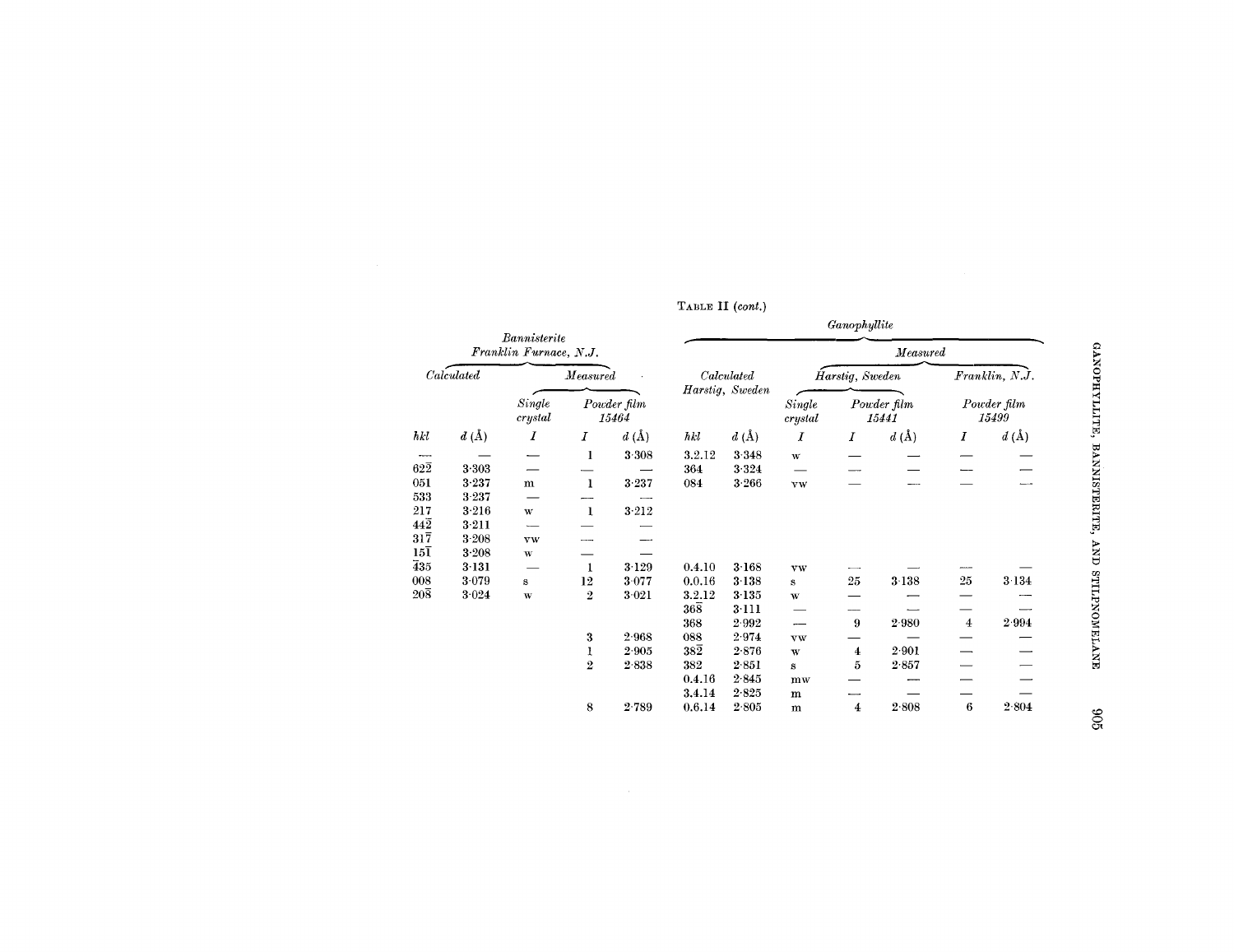TABLE II (cont.)

|                                                         |             | Ganophyllite         |              |                                             |                         |                                              | Bannisterite   |                          | Ganophyllite            |                                        |                  |                                 |                         |                                        |  |
|---------------------------------------------------------|-------------|----------------------|--------------|---------------------------------------------|-------------------------|----------------------------------------------|----------------|--------------------------|-------------------------|----------------------------------------|------------------|---------------------------------|-------------------------|----------------------------------------|--|
| Bannisterite,<br>Franklin, N.J.<br>Powder film<br>15464 |             | Calculated           |              | Harstig, Sweden<br><b>Sinale</b><br>crystal |                         | Powder film<br>Powder film<br>15499<br>15441 |                | Franklin, N.J.           |                         | Franklin, N.J.<br>Powder film<br>15464 |                  | Harstig<br>Powder film<br>15441 |                         | Franklin, N.J.<br>Powder film<br>15499 |  |
| 1                                                       | đ           | hkl                  | $d, \Lambda$ | I                                           | I                       | d                                            | I              | d                        | Ĩ                       | å                                      | 1                | d                               | I                       | d                                      |  |
| 7                                                       | 2.753       | 600                  | 2.760        | mw                                          | ---                     |                                              |                |                          | 3                       | 1.930                                  | $\,2\,$          | 1.973                           | $\overline{\mathbf{4}}$ | 1.968                                  |  |
|                                                         |             | 336                  | 2.758        | vw                                          |                         |                                              | --             | ---                      | 1                       | 1.916                                  | $\mathbf{2}$     | 1.929                           | 3                       | 1.924                                  |  |
|                                                         |             | $3.2.\overline{16}$  | 2.757        | $\mathbf{m}$                                | ∽                       | ┈                                            | -              | $\overline{\phantom{m}}$ | 1                       | 1.885                                  |                  |                                 |                         |                                        |  |
|                                                         |             | $3.6.\bar{1}\bar{2}$ | 2.742        | mw                                          | —-                      | --                                           | --             |                          | 1                       | 1.860                                  |                  |                                 |                         |                                        |  |
|                                                         |             | $60\bar{4}$          | 2.738        | s                                           | $\bf{3}$                | 2.740                                        | 6              | 2.735                    | 1                       | 1.831                                  |                  |                                 | 1                       | 1.823                                  |  |
| 1                                                       | 2.705       | 386                  | 2.694        | $\mathbf{s}$                                | 13                      | $2 - 696$                                    | 21             | $2 - 696$                | 1                       | 1.786                                  |                  |                                 |                         |                                        |  |
|                                                         |             | 3.4.14               | 2.672        | mw                                          | --                      | --                                           | 1              | 2.675                    | 1                       | 1.754                                  | 4                | 1.761                           | 9                       | 1.757                                  |  |
| 15                                                      | $2 - 638$   | 3.6.12               | 2.621        | mw                                          | 1                       | 2.616                                        | $\mathbf{1}$   | 2.619                    | 2                       | 1.720                                  | $\,2\,$          | 1.724                           | 1                       | 1.725                                  |  |
| 11                                                      | $2 - 606$   | $60\overline{8}$     | 2.597        | s                                           | 9                       | 2.598                                        | 12             | 2.595                    | 4                       | 1.708                                  | $\overline{2}$   | 1.694                           | 1                       | 1.702                                  |  |
|                                                         |             | 3.8.10               | 2.542        | m                                           | 1                       | 2.547                                        | 3              | 2.540                    | 1                       | 1.668                                  |                  |                                 | 3                       | 1.692                                  |  |
|                                                         |             | 626                  | 2.521        | vw                                          | 1                       | 2.524                                        | --             | -                        | 2                       | 1.657                                  | $\boldsymbol{2}$ | 1.675                           | 3                       | 1.677                                  |  |
|                                                         |             | 00.20                | 2.510        | m                                           | 1                       | 2.507                                        | $\overline{4}$ | 2.505                    | 3                       | 1.633                                  | $\mathbf{1}$     | 1.629                           | $\mathbf{1}$            | 1.633                                  |  |
| ı                                                       | $2 - 183$   | 608                  | 2.461        | m                                           | 9                       | 2.465                                        | 12             | 2.461                    | 7                       | 1.614                                  | 3                | 1.621                           | 9                       | 1.621                                  |  |
| 1                                                       | 2.460       | 3.8.10               | 2.459        | s                                           |                         | $\overline{\phantom{0}}$                     | --             | --                       | 8                       | 1.599                                  | 3                | 1.608                           | 6                       | 1.607                                  |  |
| 10                                                      | 2.410       | 3.10.0               | 2.428        | mw                                          | -                       | ست                                           | 1              | $2 - 434$                | ı                       | 1.573                                  | $\mathbf{1}$     | 1.579                           | 2                       | 1.577                                  |  |
| 9                                                       | 2.384       | 6.0.12               | 2.384        | $\bf s$                                     | $\overline{\mathbf{4}}$ | 2.384                                        | 7              | 2.382                    | 3                       | 1.561                                  | $\boldsymbol{2}$ | 1.568                           | 3                       | 1.567                                  |  |
| 1                                                       | $2 - 329$   | $3.8.\bar{1}4$       | 2.289        | $\mathbf{m}$                                | $\,2\,$                 | 2.292                                        | 5              | 2.290                    | $\mathbf{1}$            | 1.546                                  | $\mathbf{1}$     | 1.553                           | $\bf{1}$                | 1.554                                  |  |
| 1                                                       | $2 - 301$   | 6.0.12               | 2.230        | ms                                          | $\overline{2}$          | 2.232                                        | 3              | 2.232                    | $\overline{2}$          | 1.537                                  | 1                | 1.539                           | $\overline{2}$          | 1.522                                  |  |
| 4                                                       | $2 - 2 + 6$ | 3.8.14               | 2.205        | ms                                          | 4                       | $2 - 210$                                    | 9              | 2.207                    | $\overline{\mathbf{2}}$ | $1 - 516$                              |                  |                                 |                         |                                        |  |
| 3                                                       | $2 - 223$   | 6.0.16               | 2.151        | ms                                          | $\boldsymbol{2}$        | 2.149                                        | 3              | 2.148                    | 1                       | 1.505                                  | $\boldsymbol{2}$ | 1.465                           |                         |                                        |  |
| 1                                                       | 2.202       | 3.10.12              | 2.130        | $\overline{\phantom{a}}$                    |                         |                                              | 1              | $2 - 132$                | $\overline{2}$          | 1.451                                  | $\overline{2}$   | 1.456                           | 3                       | 1.455                                  |  |
| 5                                                       | 2.162       | 6.4.12               | 2.118        | w                                           | -                       | ---                                          | 1              | $2 - 117$                | $\overline{2}$          | 1.442                                  |                  |                                 |                         |                                        |  |
| $\mathbf{1}$                                            | 2.114       | 6.2.14               | $2 - 0.89$   | mw                                          | $\boldsymbol{2}$        | 2.089                                        | 3              | 2.083                    | I                       | 1.430                                  |                  |                                 | 1                       | 1.424                                  |  |
|                                                         |             | 684                  | 2.089        | --                                          | —⊶                      |                                              | ---            |                          | 2                       | 1.407                                  |                  |                                 | 3                       | 1.419                                  |  |
|                                                         |             | $3.12.\overline{2}$  | $2 - 084$    | -                                           | --                      | $\overline{\phantom{0}}$                     | --             | --                       | $\overline{2}$          | 1.386                                  |                  |                                 | 1                       | 1.381                                  |  |
|                                                         |             | 3.8.18               | 2.042        | $\mathbf{m}$                                | $\mathbf{2}$            | 2.045                                        | 6              | $2 - 041$                | $\overline{2}$          | 1.367                                  |                  |                                 | $\mathbf{1}$            | 1.363                                  |  |
|                                                         |             | 6.6.14               | 2.026        | $\overline{\phantom{a}}$                    | --                      | ---                                          | --             | --                       | 1                       | 1.349                                  |                  |                                 |                         |                                        |  |
|                                                         |             | $6.2.\overline{18}$  | 2.014        | w                                           | 1                       | 2.019                                        |                | -                        | 1                       | 1.343                                  |                  |                                 |                         |                                        |  |
| 2 <sub>b</sub>                                          | 1.998       | 6.0.16               | $2 - 001$    | $\mathbf{m}$                                | 1                       | $2 - 000$                                    | -              | -                        | 1                       | 1.332                                  |                  |                                 | ı                       | 1.334                                  |  |
|                                                         |             |                      |              |                                             |                         |                                              |                |                          | $\mathbf{1}$            | 1.320                                  | 3                | 1.322                           | 1                       | 1.323                                  |  |
|                                                         |             |                      |              |                                             |                         |                                              |                |                          | 1                       | 1:311                                  | $\mathbf{1}$     | 1.314                           | $\boldsymbol{2}$        | 1.314                                  |  |
|                                                         |             |                      |              |                                             |                         |                                              |                |                          | 1                       | 1.300                                  |                  |                                 |                         |                                        |  |
|                                                         |             |                      |              |                                             |                         |                                              |                |                          | 1                       | 1.287                                  |                  |                                 |                         |                                        |  |
|                                                         |             |                      |              |                                             |                         |                                              |                |                          | 1                       | 1.278                                  |                  |                                 |                         |                                        |  |
|                                                         |             |                      |              |                                             |                         |                                              |                |                          | 1                       | 1.269                                  |                  |                                 |                         |                                        |  |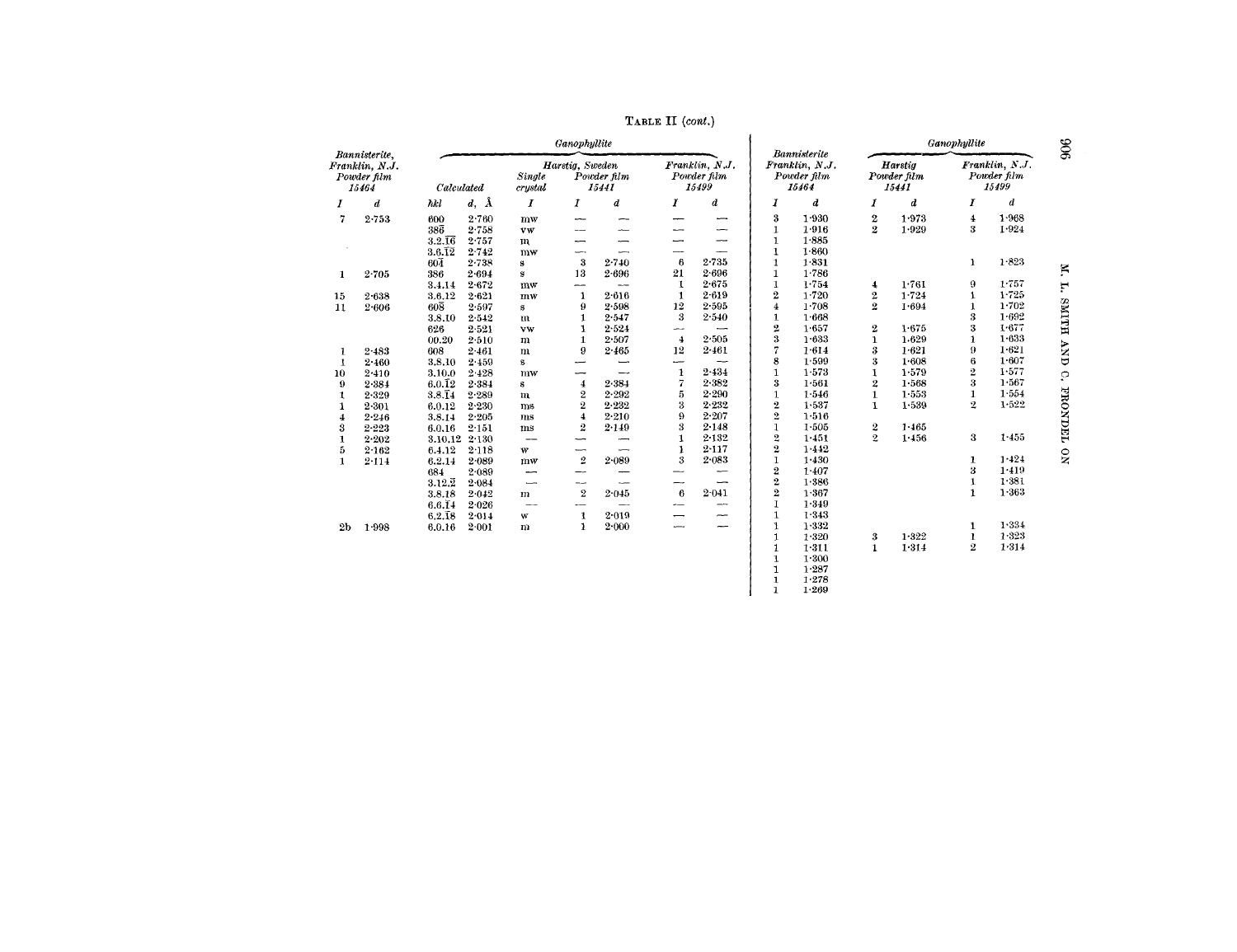and by us is shown in fig. lb. Our optical data were obtained on crystals from these localities that had been identified and oriented crystallographically by single-crystal X-ray methods. A summary optical description is given in table IV.

The sub-radial or divergent groups of elongate laths or blades that characterize the Franklin ganophyllite generally are tightly intergrown

|                   | ı         | 2        |                  | 1a        | 2a        |
|-------------------|-----------|----------|------------------|-----------|-----------|
| SiO <sub>2</sub>  | 39.67     | 46.20    | Si               | 21.55     | 6.08      |
| $\rm Al_2O_3$     | 7.95      | 4.74     | Al               | 5.08      | 0.74      |
| $Fe_{2}O_{3}$     | 0.90      |          | $Fe3+$           | 0.36      |           |
| MnO               | $35 - 15$ | 23.02    | Mn               | 16·14     | 256       |
| FeO               |           | $6 - 40$ | $Fe2+$           |           | 0.70      |
| $_{\rm ZnO}$      |           | 4.67     | Zn               |           | 0.45      |
| PbO               | 0.20      | -        | P <sub>b</sub>   | 0.03      |           |
| CaO               | 1·11      | 1.52     | Ca               | 0.65      | 0.21      |
| MgO               | 0.20      | 1.99     | Μg               | 0.16      | 0.39      |
| Na <sub>2</sub> O | 2.18      | 0.29     | Na               | 2.29      | 0.07      |
| $K_2O$            | 2.70      | 1.21     | K                | 1.87      | 0.20      |
| H <sub>2</sub> O  | $9 - 79$  | 9.74     | H <sub>2</sub> O | $17 - 70$ | 4.27      |
| Sum               | 99.85     | 99.78    | 0                | $70-30$   | $17 - 73$ |
| Sp. gr.           | 2.84      | 2.92     |                  |           |           |

TABLE III. Chemical composition of ganophyllite and bannisterite

1. Ganophyllite, Harstig mine, Sweden; Hamberg, 1890, anal.

2. Bannisterite, Franklin Furnace, New Jersey; J. Ito, anal.

*la.* Ganophyllite, atoms per 88 oxygen.

*2a.* Bannisterite, atoms per 22 oxygen.

and when broken apart tend to form laths that rest on the perfect cleavage. Rarely prismatic-bladed crystals of monoclinic habit occur projecting into cavities. The crystal faces are rounded and dull, as if by solution, and do not permit optical goniometry. They are very thin perpendicular to (010) and are elongated parallel to (100). In this position under the microscope they show an oblique rounded termination; the obtuse bisectrix  $\gamma$  coincides with [010], and the optical normal  $\beta$  is either parallel to [100], or is inclined thereto at an angle not greater than a degree or two. There is a perfect cleavage at right-angles to the flattening, on  $\{001\}$ , and the acute bisectrix  $\alpha$  is perpendicular thereto. The optical orientation is shown in fig. Ie. When these crystals are fractured they form cleavage laths similar to fig.  $1b$ . A few crystals were twinned on (100) with symmetrical extinction at a very small angle.

Several difficulties in the earlier optical descriptions may now be mentioned. Larsen and Shannon (1922) give precisely the same optical